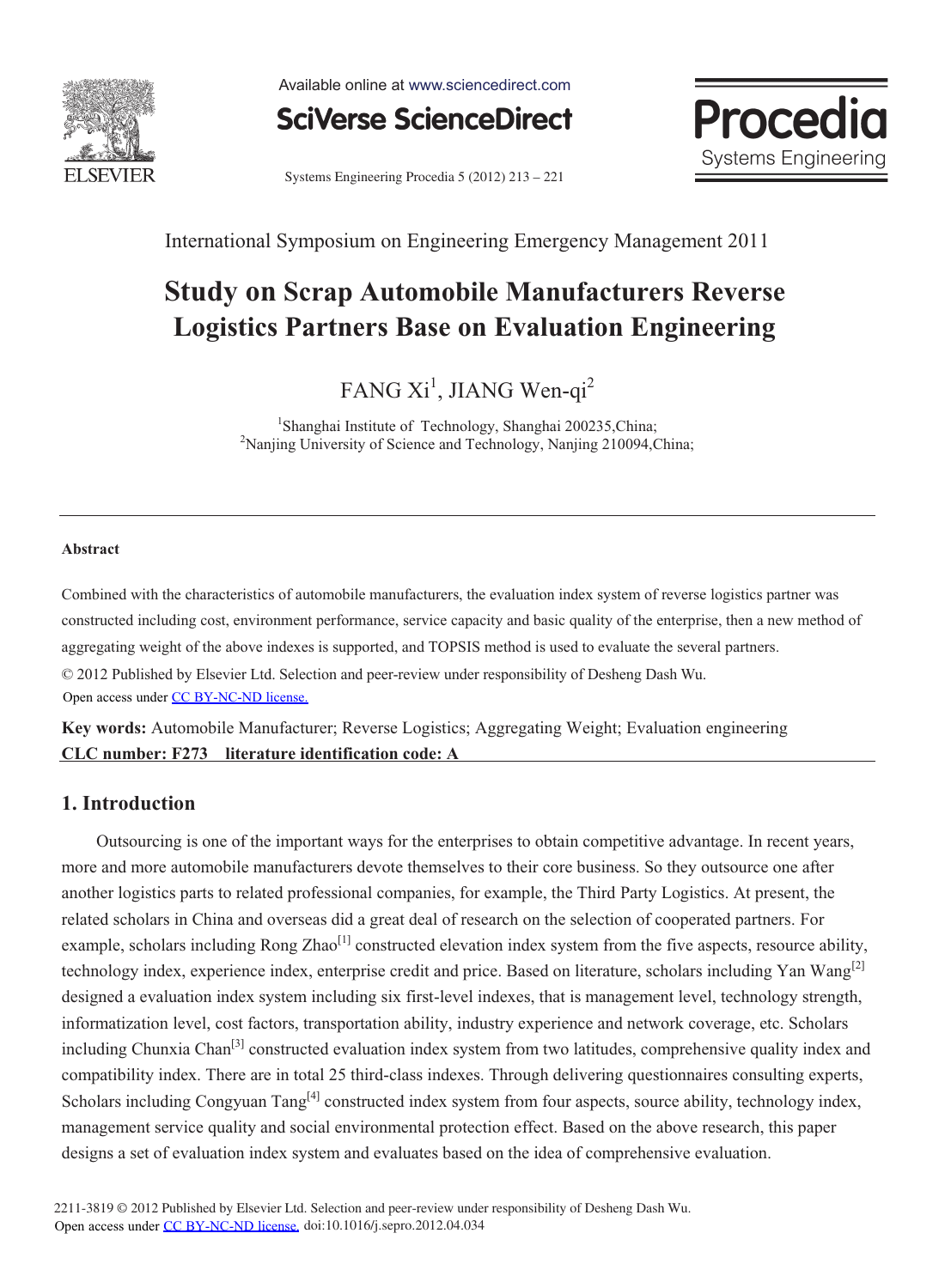### **2. Evaluation index system of scrap automobile reverse logistics service supplier**

Since the third party reverse logistics service supplier is service enterprise, corresponding to key successful factor, combined with the basic requirement of recycling economy, the author thinks the main factors of evaluation and choice include four dimensions, that is basic quality of the enterprise, service ability, environment performance and cost.

In the aspect of the basic quality of enterprise, usually the cooperation between automobile manufacturers and reverse logistics service suppliers is a long-termed process. In order to let the manufacturers focus on production and sales, the basic quality of the third party is particularly important, mainly including three second-class indexes, scale of enterprise, management level and enterprise credit. Service ability reflects reverse the service ability and level of logistics service supplier. The increasing number of automobiles drives the increase of the number of scrap automobiles and the speed of scrapping, which requires reverse logistics service supplier must be equipped with certain service ability to deal with the returned stuff in specific time. Since the marketing region of automobile products is vast, so it also demands for network coverage of reverse logistics service suppliers, including annual dealing ability, technology service level and the coverage of logistics network. Environmental performance mainly reflects the condition of environmental protection: since recycling and dispose of automobile is legal duty of automobile manufacturer required by many countries, automobile enterprises need to know whether the third party logistics service suppliers have related environment production quality. Cost index means the cost of the automobile manufacturers who carry out reverse logistics management: in the mode of outsourcing reverse logistics, automobile manufactures do not directly deal with or use the retrieved products. Only because of the pressure from law and regulation, they hope to finish reverse logistics task within the limits prescribed by law with the lease cost.

Base on the above analysis, the structural mode like form 1 can be constructed.

#### **form 1: evaluation index system of scrap automobile the third party reverse logistics service supplier**

| Evaluation index of<br>automobile<br>scrap<br>reverse logistics the<br>third party service<br>supplier | Service ability U1                 | Ratio of good condition of retrieved automobiles U11    |
|--------------------------------------------------------------------------------------------------------|------------------------------------|---------------------------------------------------------|
|                                                                                                        |                                    | Coverage of logistics network U12                       |
|                                                                                                        |                                    | Proceeding rate of recycling center U13                 |
|                                                                                                        |                                    | Annual proceeding ability U14                           |
|                                                                                                        |                                    | Technology service ability U15                          |
|                                                                                                        | Basic quality of the enterprise U2 | Enterprise credit U21                                   |
|                                                                                                        |                                    | Enterprise scale U22                                    |
|                                                                                                        |                                    | Standardization of management U23                       |
|                                                                                                        | Environment performance U3         | Times of environmental protection accident U31          |
|                                                                                                        |                                    | Number of environmental protection awards U32           |
|                                                                                                        |                                    | Ability of proceeding waste U33                         |
|                                                                                                        |                                    | Whether obtain international quality authentication U34 |
|                                                                                                        | Cost U4                            | Outsourcing cost U41                                    |
|                                                                                                        |                                    | Distribution cost U42                                   |
|                                                                                                        |                                    | Staff cost U43                                          |
|                                                                                                        |                                    | Recycling U44                                           |

In form 1: Ratio of automobile's good condition (U11) mainly means due to the service supplier, some accessories were damage. We can set a period of time and use the damaged number divides the total recycled